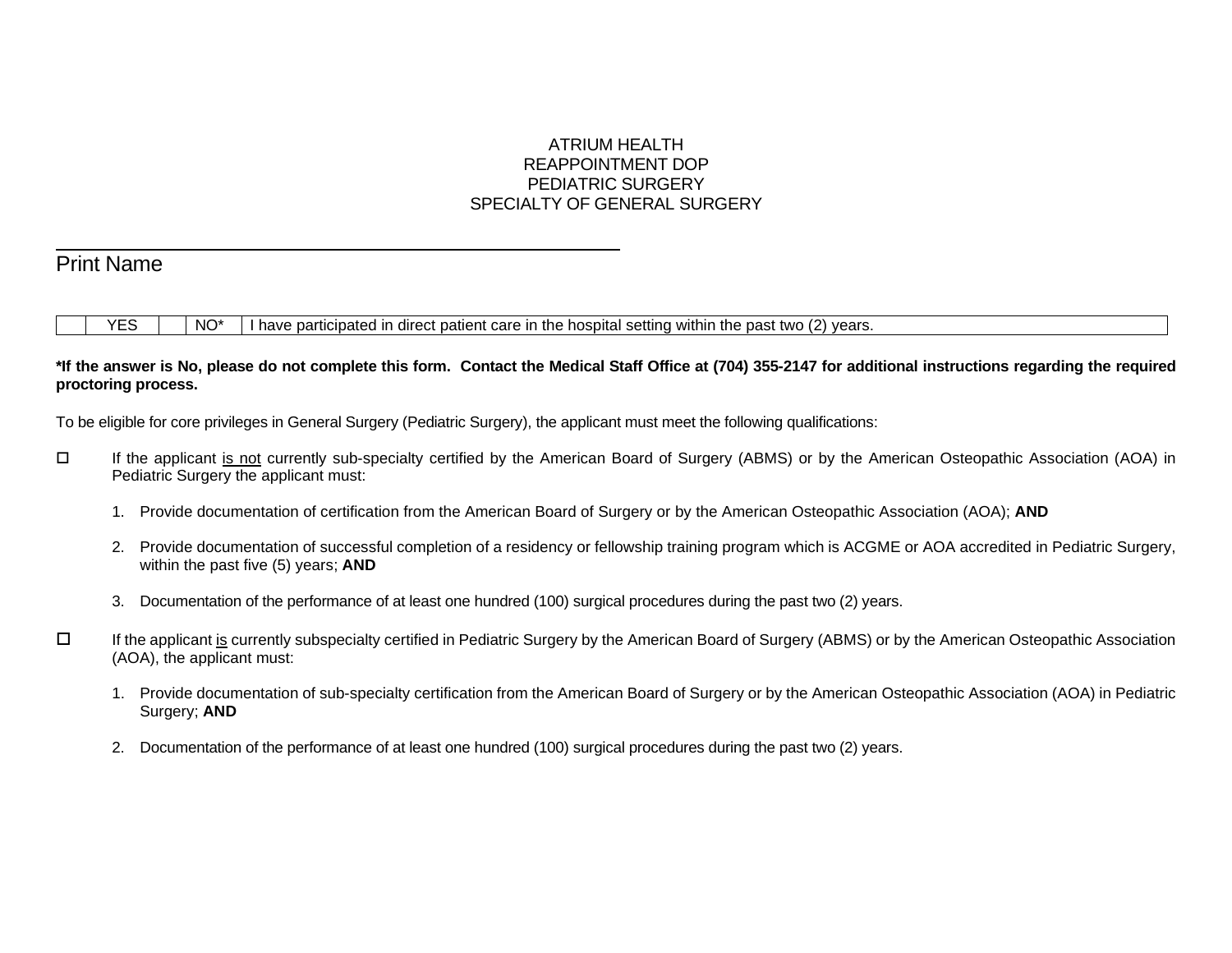NOTE 1: Physicians must apply for "CORE" privileges in order to be eligible for clinical privileges in the specialty of Pediatric Surgery at any facility within the Atrium Health.

NOTE 2: "CORE" privileges cannot be amended or altered in any way.

NOTE 3: Please note that the exercise of certain privileges enumerated herein is necessarily limited by the operational, and resource constraints of the facility. All procedures must be performed within a clinical setting with the capabilities and organizational structure required to provide appropriate support.

| <b>CMC</b> | <b>Pineville</b> | <b>University</b><br>City | CR. | Lincoln | Cabarrus | Union | Stanly | Anson | <b>Cleveland</b> |         | <b>PEDIATRIC SURGERY CORE PRIVILEGES</b>                                                                                                                                                                                                                                                                                                                                                                                                                                                                                                                                                                                                                                                                                                                       |
|------------|------------------|---------------------------|-----|---------|----------|-------|--------|-------|------------------|---------|----------------------------------------------------------------------------------------------------------------------------------------------------------------------------------------------------------------------------------------------------------------------------------------------------------------------------------------------------------------------------------------------------------------------------------------------------------------------------------------------------------------------------------------------------------------------------------------------------------------------------------------------------------------------------------------------------------------------------------------------------------------|
|            | N/A              | N/A                       | N/A | N/A     |          | N/A   | N/A    | N/A   | N/A              | CPSUR-1 | Evaluate, diagnose, consult, and provide surgical (including<br>preoperative and postoperative) care to patients of all ages<br>to correct various pediatric conditions, disorders and injuries<br>of the alimentary tract, abdomen and its contents, breast, skin<br>and soft tissue, head and neck, vascular system, (excluding<br>the intra-cranial vessels and the heart), endocrine system<br>and minor extremity surgery (biopsy, I&D, foreign body<br>removal and skin grafts), thoracic surgery (thoracoscopy and<br>open) specifically disorders or the lung, esophagus and<br>mediastinum, use of adjunct energy sources such as lasers<br>Assess, stabilize, and determine<br>and cryosurgery.<br>disposition of patients with emergent conditions. |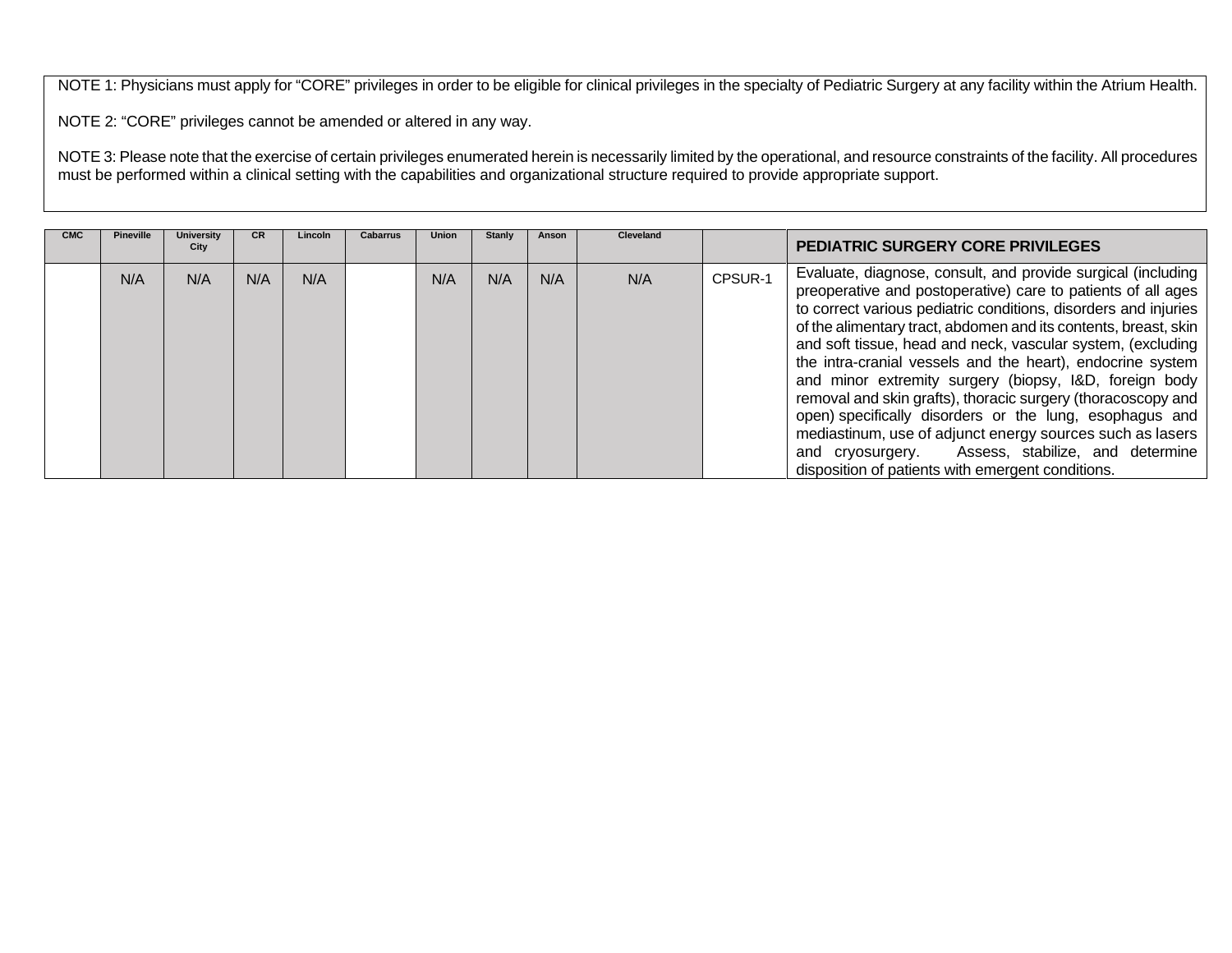# **\* SPECIAL PRIVILEGES WITH QUALIFICATIONS AND/OR SPECIFIC CRITERIA - PROVIDE THE NUMBER OF PROCEDURES PERFORMED WITHIN THE PAST TWO YEARS AND FACILITY WHERE THE PROCEDURES WERE PERFORMED.**

| <b>CMC</b> | <b>Pineville</b> |            | University<br>City | <b>CR</b>  | Lincoln                                                     | <b>Cabarrus</b> |            | <b>Union</b> | Stanly | Anson      | <b>Cleveland</b>                                                       |                                | <b>PEDIATRIC TRAUMA SERVICE</b>                                                                                                                                                                                                                                                                                                                |                                                    |                                                                                      |          |
|------------|------------------|------------|--------------------|------------|-------------------------------------------------------------|-----------------|------------|--------------|--------|------------|------------------------------------------------------------------------|--------------------------------|------------------------------------------------------------------------------------------------------------------------------------------------------------------------------------------------------------------------------------------------------------------------------------------------------------------------------------------------|----------------------------------------------------|--------------------------------------------------------------------------------------|----------|
|            | N/A              |            | N/A                | N/A        | N/A                                                         | N/A             |            | N/A          | N/A    | N/A        | N/A                                                                    | CPSUR-2                        | Trauma Service Privileges - Privileges to admit, evaluate,<br>diagnose, consult, provide pre-operative, intra-operative and<br>post-operative surgical care and perform surgical procedures<br>for trauma patients from birth to adolescents, and patients<br>from birth to adolescents with greater than 5% total body<br>surface area burns. |                                                    |                                                                                      |          |
|            |                  |            |                    |            | including vascular surgery, necessary to save life or limb. |                 |            |              |        |            |                                                                        |                                | NOTE: Pediatric Trauma Service Privileges include, but are not limited to, all procedures delineated as "CORE PROCEDURES" in this document, and any other operative procedures,                                                                                                                                                                |                                                    |                                                                                      |          |
| <b>CMC</b> | <b>PVL</b>       | <b>UNV</b> | CR                 | <b>LIN</b> | <b>CAB</b>                                                  | <b>UNN</b>      | <b>STN</b> | <b>ANS</b>   |        | <b>CLE</b> | PEDIATRIC TRANSPLANT PRIVILEGES                                        |                                |                                                                                                                                                                                                                                                                                                                                                | <b>Minimum</b><br><b>Number</b><br><b>Required</b> | <b>Number</b><br><b>Performed</b><br><b>Within The</b><br>Past 2<br>Years            | Location |
|            | N/A              | N/A        | N/A                | N/A        | N/A                                                         | N/A             | N/A        | N/A          |        | N/A        | CPSUR-3*                                                               |                                | Pediatric Liver Transplantation                                                                                                                                                                                                                                                                                                                | See<br>criteria                                    |                                                                                      |          |
|            | N/A              | N/A        | N/A                | N/A        | N/A                                                         | N/A             | N/A        | N/A          |        | N/A        | CPSUR-4*                                                               |                                | Pediatric Renal Transplantation                                                                                                                                                                                                                                                                                                                | See<br>criteria                                    |                                                                                      |          |
| <b>CMC</b> | <b>PVL</b>       | <b>UNV</b> | <b>CR</b>          | LIN        | <b>CAB</b>                                                  | <b>UNN</b>      | <b>STN</b> | <b>ANS</b>   |        | <b>CLE</b> | <b>EXTRACORPOREAL MEMBRANE</b><br><b>OXYGENATION (ECMO) MANAGEMENT</b> |                                |                                                                                                                                                                                                                                                                                                                                                | <b>Minimum</b><br><b>Number</b><br>Required        | <b>Number</b><br><b>Performed</b><br><b>Within The</b><br>Past <sub>2</sub><br>Years | Location |
|            | N/A              | N/A        | N/A                | N/A        | N/A                                                         | N/A             | N/A        | N/A          |        | N/A        | CPSUR-5*                                                               | <b>Extracorporeal Membrane</b> | Oxygenation (ECMO) Management,<br>Cannulation and Decannulation                                                                                                                                                                                                                                                                                | See<br>criteria                                    |                                                                                      |          |

#### **MAINTENANCE CRITERIA FOR CONTINUED PRIVILEGES: CPSUR-3**

The Physician must provide documentation of attendance of one (1) major transplant meeting every two (2) years to be eligible to reapply for Liver Transplantation privileges. This will be reviewed by the Director of the Transplant Service at the time of reappointment.

#### **MAINTENANCE CRITERIA FOR CONTINUED PRIVILEGES: CPSUR-4**

The Physician must provide documentation of attendance of one (1) major transplant meeting every two (2) years to be eligible to reapply for Liver Transplantation privileges. This will be reviewed by the Director of the Transplant Service at the time of reappointment.

#### **MAINTENANCE CRITERIA FOR CONTINUED PRIVILEGES: CPSUR-5**

The Physician must perform a minimum of four (4) ECMO management, cannulation and decannulation cases over the past two (2) years based on acceptable results of ongoing professional practice evaluation and outcomes to reapply for special privileges. This will be reviewed at the time of reappointment. Physicians who would like to continue to hold any special privileges but are unable to document the minimal number will be requested to voluntarily withdraw their request for such privileges and to complete the necessary proctoring forms.

| <b>CMC</b> | <b>PVI</b> | <b>UNV</b> | $\sim$<br><b>UR</b> | LIN | <b>CAB</b> | <b>UNN</b> | <b>STN</b> | <b>ANS</b> | <b>CLE</b> | <b>ROBOTIC PRIVILEGES</b> |                | <b>Number</b>     |  |
|------------|------------|------------|---------------------|-----|------------|------------|------------|------------|------------|---------------------------|----------------|-------------------|--|
|            |            |            |                     |     |            |            |            |            |            |                           | <b>Minimum</b> | Performed         |  |
|            |            |            |                     |     |            |            |            |            |            |                           | <b>Number</b>  | <b>Within The</b> |  |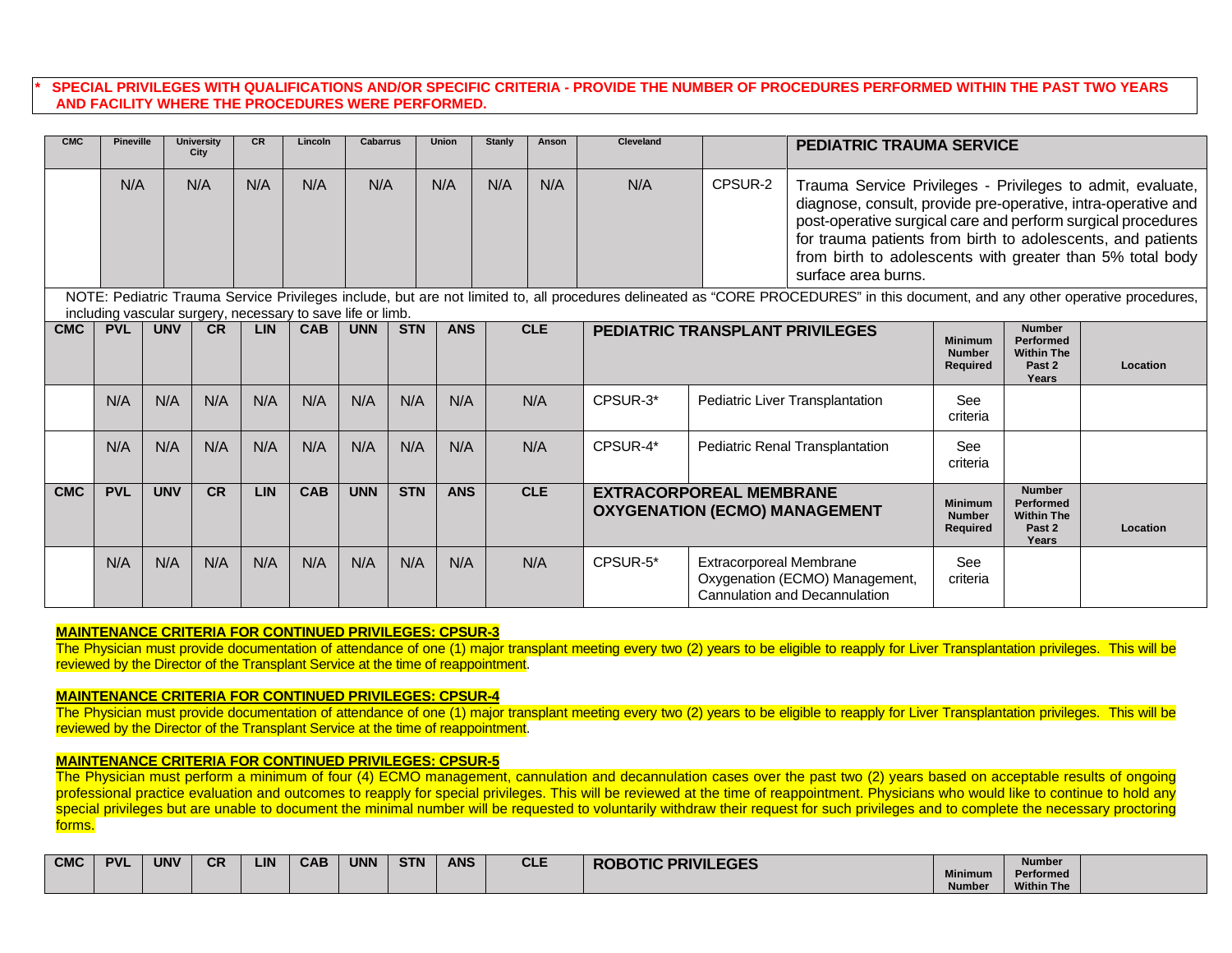|            |            |            |           |     |            |            |            |            |            |                                       |                                                                                    | Required                                    | Past 2<br>Years                                                    | Location |
|------------|------------|------------|-----------|-----|------------|------------|------------|------------|------------|---------------------------------------|------------------------------------------------------------------------------------|---------------------------------------------|--------------------------------------------------------------------|----------|
|            | N/A        | N/A        | N/A       | N/A |            | N/A        | N/A        | N/A        | N/A        | CPSUR-6*                              | da Vinci Surgical Robot                                                            | See<br>criteria                             |                                                                    |          |
| <b>CMC</b> | <b>PVL</b> | <b>UNV</b> | <b>CR</b> | LIN | <b>CAB</b> | <b>UNN</b> | <b>STN</b> | <b>ANS</b> | <b>CLE</b> | <b>STIMULATION THERAPY PRIVILEGES</b> |                                                                                    | <b>Minimum</b><br><b>Number</b><br>Required | <b>Number</b><br>Performed<br><b>Within The</b><br>Past 2<br>Years | Location |
|            | N/A        | N/A        | N/A       | N/A |            | N/A        | N/A        | N/A        | N/A        | CPSUR-7*                              | Implantation of Sacral Nerve<br><b>Stimulator Therapy (SNS)</b>                    | $\Omega$<br>∠                               |                                                                    |          |
|            | N/A        | N/A        | N/A       | N/A |            | N/A        | N/A        | N/A        | N/A        | CPSUR-8*                              | Implantation of Gastric Stimulation<br>Therapy (GST) - Temporary and<br>Permanent) | 2                                           |                                                                    |          |

#### **CRITERIA FOR MAINTENANCE OF PRIVILEGES: CPSUR-6**

The physician must perform two (2) procedures over a two (2) year period to be eligible to reapply for da Vinci Surgical Robot privileges. This will be reviewed at the time of the physician's reappointment.

#### **MAINTENANCE CRITERIA FOR CONTINUED PRIVILEGES: CPSUR-7**

The Physician must perform a minimum of two (2) Implantation of Sacral Nerve Stimulator (SNS) Therapy procedures over the past two (2) years based on acceptable results of ongoing professional practice evaluation and outcomes to reapply for special privileges. This will be reviewed at the time of reappointment. Physicians who would like to continue to hold any special privileges but are unable to document the minimal number will be requested to voluntarily withdraw their request for such privileges and to complete the necessary proctoring forms.

#### **MAINTENANCE CRITERIA FOR CONTINUED PRIVILEGES: CPSUR-8**

The Physician must perform a minimum of two (2) Implantation of Gastric Stimulation Therapy (GST) - Temporary and Permanent procedures over the past two (2) years based on acceptable results of ongoing professional practice evaluation and outcomes to reapply for special privileges. This will be reviewed at the time of reappointment. Physicians who would like to continue to hold any special privileges but are unable to document the minimal number will be requested to voluntarily withdraw their request for such privileges and to complete the necessary proctoring forms.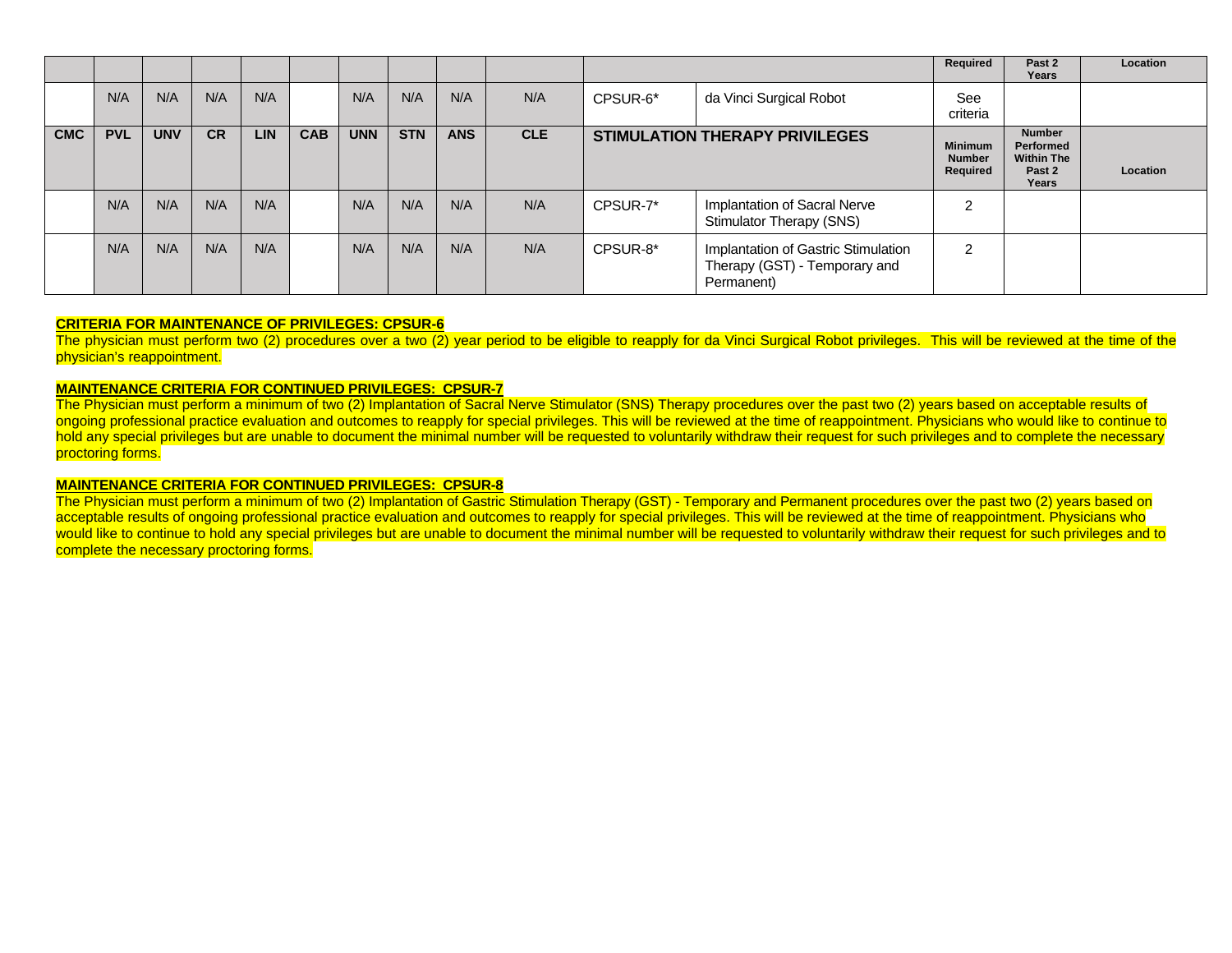# **PRIVILEGES REQUESTED BY:**

I have requested only those privileges for which by education, training, current experience, and demonstrated performance I am qualified to perform, and that I wish to exercise at Atrium Health and;

I understand that:

- (a) In exercising any clinical privileges granted, I am constrained by hospital and medical staff policies and rules applicable generally and any applicable to the particular situation.
- (b) Any restriction on the clinical privileges granted to me is waived in an emergency situation and in such a situation my actions are governed by the applicable section of the medical staff bylaws or related documents.

I attest that I am not currently a user of illegal drugs or do not currently abuse the use of legal drugs.

 $\overline{\phantom{a}}$  , and the contract of the contract of the contract of the contract of the contract of the contract of the contract of the contract of the contract of the contract of the contract of the contract of the contrac

I attest that I do not have a physical or mental condition which could affect my motor skills or ability to exercise the clinical privileges requested or that I require an accommodation in order to exercise the privileges requested safely and competently.

Signature **Date** 

Print Name

Approval by the CHS Medical Executive Committee: 02/08/2018 Approval by the Board of Commissioners: 03/13/2018

**CPSUR-2 PEDIATRIC TRAUMA SURGEON PRIVILEGES**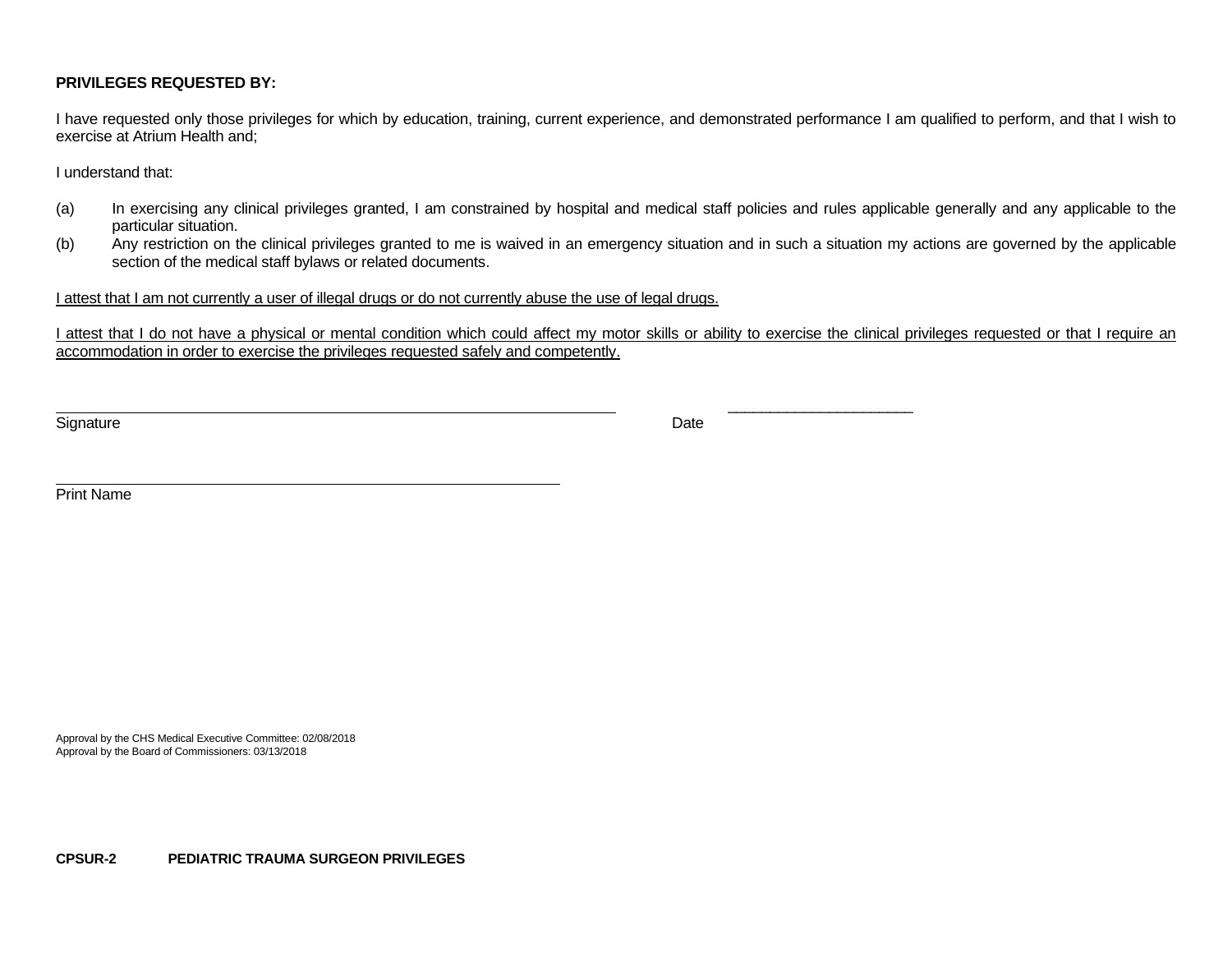**SHORT DEFINITION**: The Pediatric Trauma Surgeon is responsible for all aspects of trauma care for the injured pediatric patient from birth to adolescents. Core Pediatric Trauma Surgeon responsibilities include, but are not limited to triage, resuscitation, operative care, post-operative care, critical care discharge planning and post-discharge follow-up and coordination of subspecialty care.

**SKILLS AND TRAINING NEEDED TO PERFORM THE PRIVILEGE**: Skills include the ability to evaluate and manage multiple simultaneous pediatric trauma patients. The Pediatric Trauma Surgeon must understand the physiology of the healthy pediatric patient, the pathophysiology of the injured pediatric patient, the complications of severe trauma and massive fluid resuscitation, the manifestations of shock on other organ systems, medical and critical care management of the multiple trauma patient, and the potential complications of operations. In addition, the Pediatric Trauma Surgeon must be familiar with current Advanced Trauma Life Support (ATLS) recommendations, current American College of Surgeons Trauma Center verification standards and rules, and current pediatric trauma literature.

# **CREDENTIALS REQUIRED:**

- 1. Provide documentation of the successful completion of an ACGME or AOA accredited General Surgery residency program within the past two (2) years and have written documentation from the Program Director demonstrating competency in Pediatric Trauma Surgeon privileges; **OR**
- 1. Documentation of certification in General Surgery or Pediatric General Surgery by the American Board of Surgery or by the American Osteopathic Association (AOA); **AND**
- 2. Present evidence of a minimum of sixteen (16) CME credits per year in Trauma related topics. Fifty percent (50%) of these CME credits must be extramural (both Category I and II are acceptable). This must include a minimum of four (4) hours of Pediatric Trauma CME credits; **AND**
- 3. Present evidence of current ATLS and PALS certification.

## **ADDITIONAL REQUIREMENTS:**

- 1. Review and sign the meeting minutes from the Pediatric Trauma Outcomes Committee; **AND**
- 2. Adhere to all requirements ascribed by the American College of Surgeons Committee on Trauma and also the NCOEMS for Trauma Surgeons in a Level 1 Trauma Center; **AND**

===========================================================================================================================================

- 3. Compliance with all Pediatric Trauma Service guidelines and standards of care of Pediatric Trauma, as determined by the Medical Director of Pediatric Trauma, and the Pediatric Trauma Process Improvement Program; **AND**
- 4. Prior to exercising Pediatric Trauma Service Privileges, you must be assigned by the Director of the Pediatric Trauma to serve as an Attending on the Pediatric Trauma Service.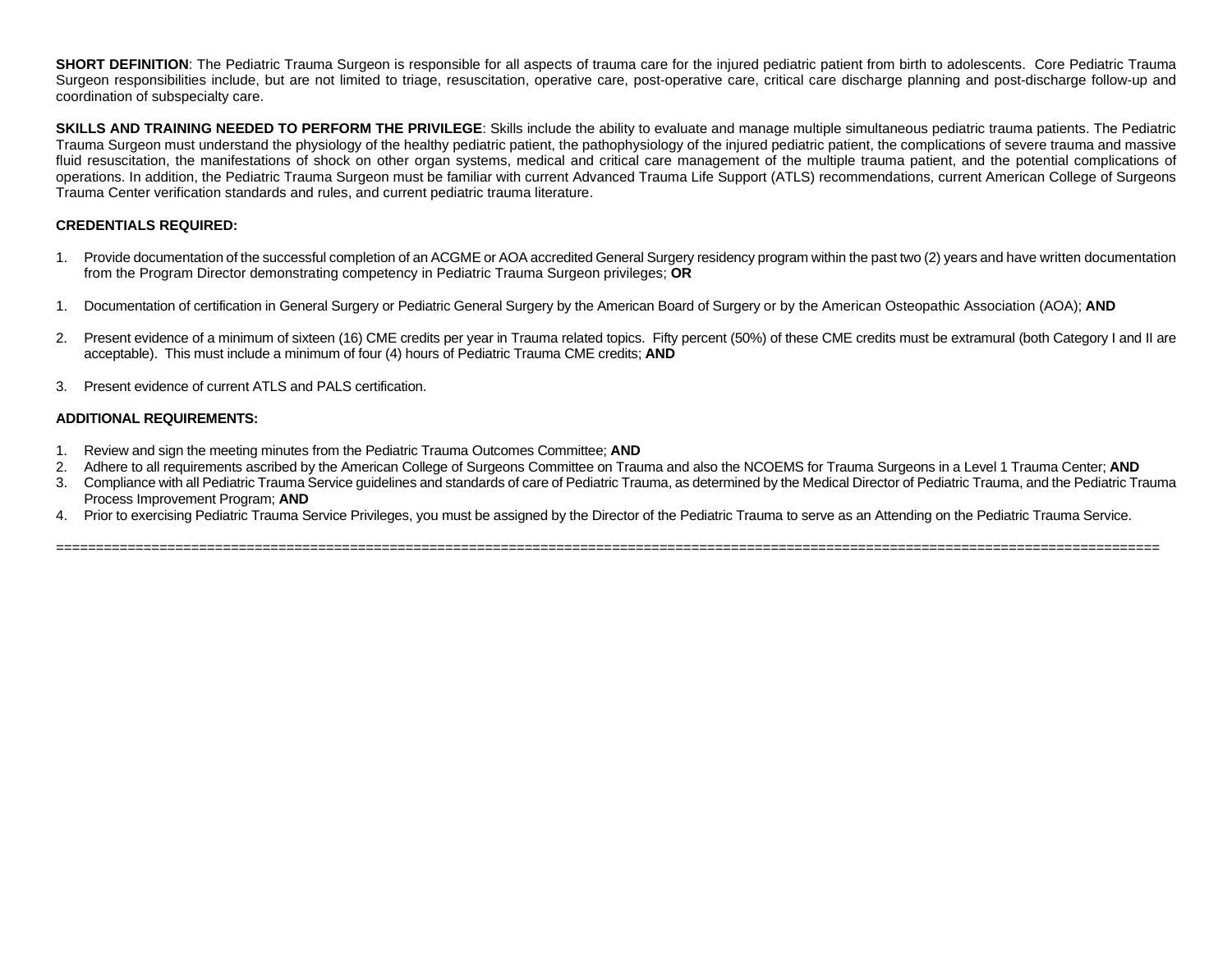# **CPSUR-3 PEDIATRIC LIVER TRANSPLANTATION**

#### **DEFINITION:**

- 1. Replacement of the liver with a deceased donor liver including reduced size, split and auxiliary liver grafting in patients 17 years of age and below;
- 2. Procedures related to complications of liver transplantation in patients 17 years of age and below.

## **SKILLS AND TRAINING NEEDED TO PERFORM THE PRIVILEGE:**

Skills should also include the ability to remove the donor liver, and divide the donor liver for reduced size or split hepatic grafts, Knowledge should include normal and disease state physiology especially that of the cirrhotic patient, the complications of End Stage Liver Disease (ESLD), the manifestations of ESLD on other organ systems, the medical and critical care management of the pre and post-transplant patient, the potential complications of the operation and the management of immunosuppression and the complications of immunosuppression. Knowledge should also include understanding of organ preservation, the current United Network for Organ Sharing (UNOS) liver allocation systems, UNOS standards and rules, and current transplant literature.

===========================================================================================================================================

## **CREDENTIALS REQUIRED:**

1. Documentation of completion of American Society of Transplant Surgeons (ASTS) Certified Transplantation Fellowship (or equivalent training).

# **CPSUR-4 PEDIATRIC RENAL TRANSPLANTATION**

#### **DEFINITION:**

- 1. Implant and explant of the transplanted kidney in patients 17 years of age and below;
- 2. Deceased Donor Nephrectomy; in patients 17 years of age and below;
- 3. Removal of diseased, ureter and bladder resulting from complications of renal transplant in patients 17 years of age and below;
- 4. Live Donor Nephrectomy in patients 17 years of age and below.

## **SKILLS AND TRAINING NEEDED TO PERFORM THE PRIVILEGE:**

Skills should also include the ability handle the native kidneys, ureter, bladder, arteries, and veins. Knowledge should include native disease states, transplant situations and potential complications related to transplantation. Skills should include management of the deceased donor - the deceased donor Nephrectomy, handling of the kidney post removal including cold stored and machine preserved organs. Knowledge should include an understanding of the current renal allocation and distribution system, HLA typing, and current literature. Skills should also include the ability to biopsy the transplanted graft.

===========================================================================================================================================

## **CREDENTIALS REQUIRED:**

1. Documentation of completion of American Society of Transplant Surgeons (ASTS) Certified Transplantation Fellowship (or equivalent training).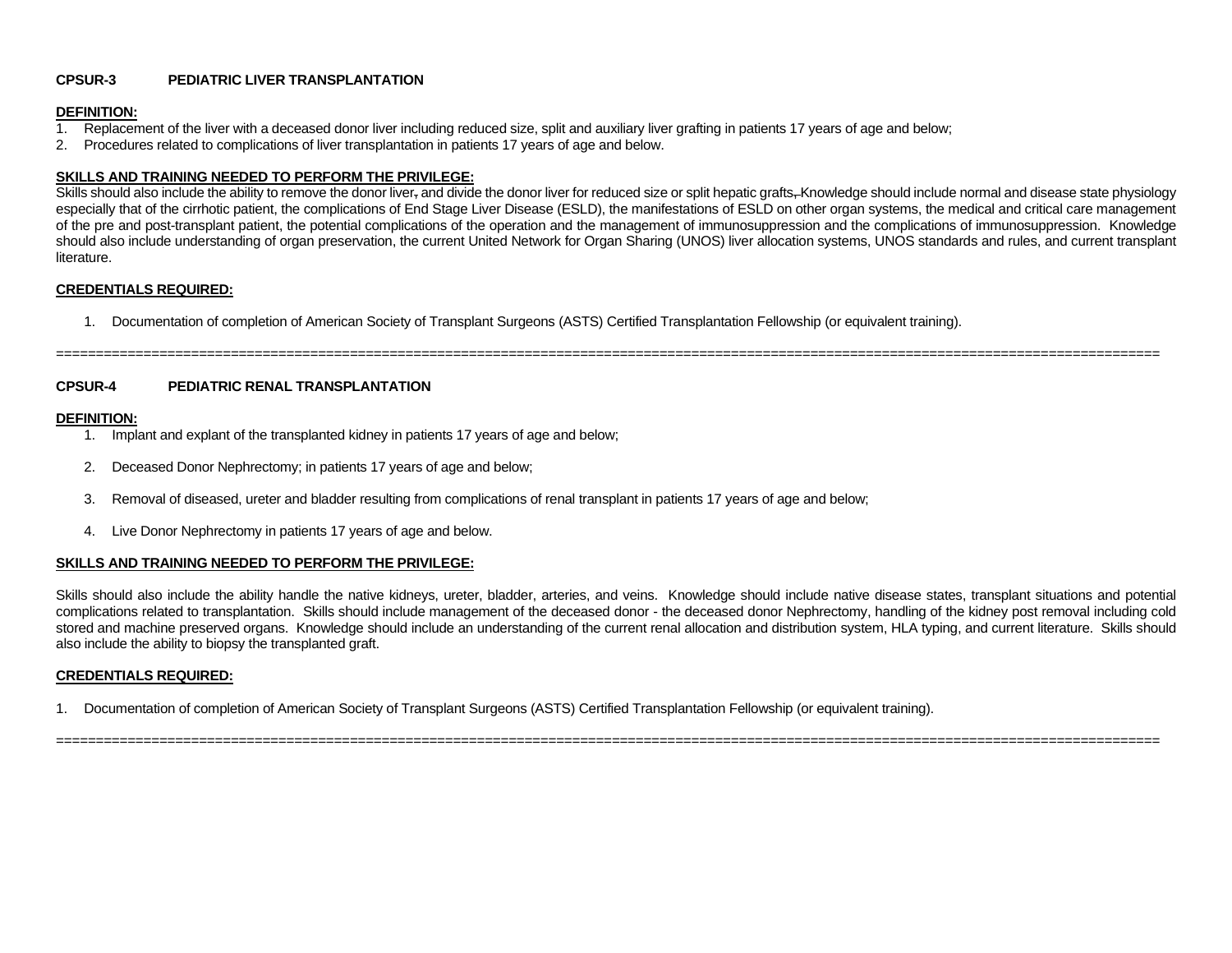# **CPSUR-5 EXTRACORPOREAL MEMBRANE OXYGENATION (ECMO) MANAGEMENT, CANNULATION AND DECANNULATION**

**SHORT DEFINITION:** ECMO is the specialized technique of mechanical extracorporeal cardiac and/or respiratory support for patients with life-threatening failure of heart or lung function.

## **SKILLS AND TRAINING NEEDED:**

1. Provide verification from the pediatric residency or pediatric fellowship program director that the Applicant has been trained in ECMO cannulation and decannulation and has participated in the management of four (4) cases within the past two (2) years;

## **OR**

- 1. Provide documentation of certification of attendance at an ECMO Management Course indicating the completion of didactic and simulation training exercise within the past two (2) years; **AND**
- 2. Submit the PERMISSION TO BE PROCTORED REQUEST FORM requesting concurrent proctoring by a physician who currently holds privileges to perform Extracorporeal Membrane Oxygenation (ECMO) Management, Cannulation and Decannulation. You must provide documentation of proctoring for the management, cannulation and decannulation of three (3) cases.

# **OR**

- 1. Provide verification from the Chief/Chairman of the Applicant's Department that the Applicant has performed active ECMO management, cannulation and decannulation within the past two (2) years; **AND**
- 2. Provide case log documentation of successful active ECMO management, cannulation and decannulation of four (4) cases within the past two (2) years.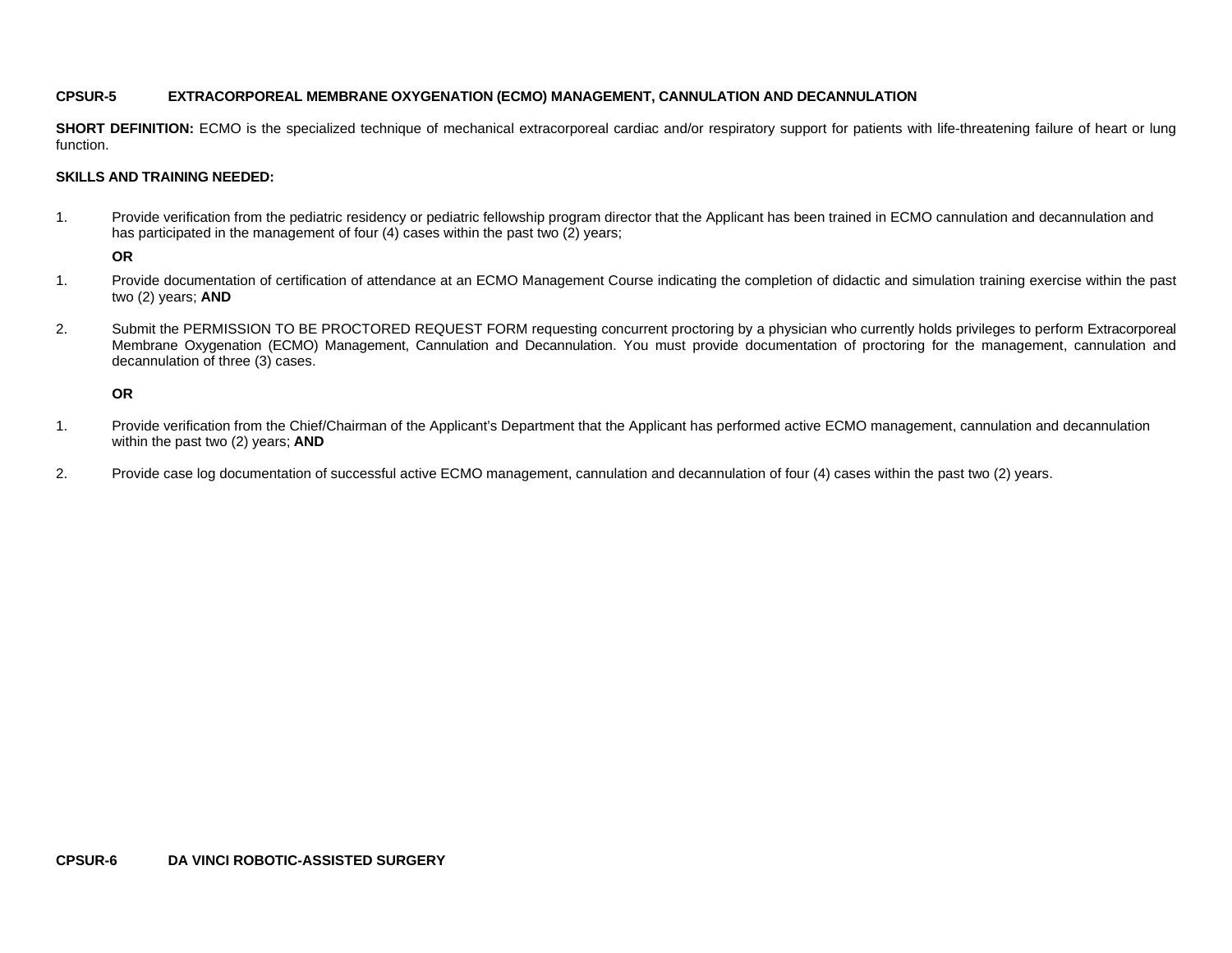## **DEFINITION:**

The da Vinci surgical system itself is a large console, controlled by the surgeon, with three interactive robotic arms, specialized surgical instrumentation, and a high-performance video system. The video system provides surgeons with a highly magnified, three-dimensional view of a patient's interior, while the surgical instrumentation allows for improved precision and manipulation in tight spaces.

#### **SKILLS AND TRAINING NEEDED:**

The applicant must meet the following:

1. Provide verification from the Residency or Fellowship program director that the Applicant has been trained in da Vinci and has proficiently performed three (3) da Vinci cases within the past two (2) years.

**OR**

- 1. Documentation of successful completion of a formal course on the da Vinci system offered through Intuitive Surgical; **AND**
- 2. Verification by the approved Robotics Proctoring Physician that the Applicant was successfully proctored for a minimum of three (3) robotic-assisted patient cases; **OR**
- 3. Documentation of proficiently performing three (3) da Vinci cases within the past two (2) years; **OR**
- 3. Submit the PERMISSION TO BE PROCTORED REQUEST FORM requesting concurrent proctoring by a physician who currently holds privileges to perform da Vinci Surgical Robot. You must provide documentation of proctoring for three (3) procedures.

#### **CPSUR-7 IMPLANTATION OF SACRAL NERVE STIMULATOR (SNS) THERAPY**

**DEFINITION:** The therapy involves electrical stimulation of the sacral nerves (in the sacrum through either S-3 or S-4) via a totally implantable system that includes a lead and implantable pulse generator (IPG).

The applicant must meet the following:

- 1. Provide documentation of the successful completion of a residency program in surgery within the past two (2) years and have written documentation from the Program Director demonstrating competency in Implantation of Sacral Nerve Stimulator (SNS) Therapy; **OR**
- 1. Provide documentation of successful completion of a SNS Physician Education Program on-line course at [www.training.interstim.com;](http://www.training.interstim.com/) **AND**
- 2. Provide a minimum of two (2) cases within the past two (2) years; **OR**
- 2. Submit the PERMISSION TO BE PROCTORED REQUEST FORM requesting concurrent proctoring by a physician who currently holds privileges to perform Implantation of Sacral Nerve Stimulator (SNS) Therapy. You must provide documentation of proctoring for two (2) procedures.

===========================================================================================================================================